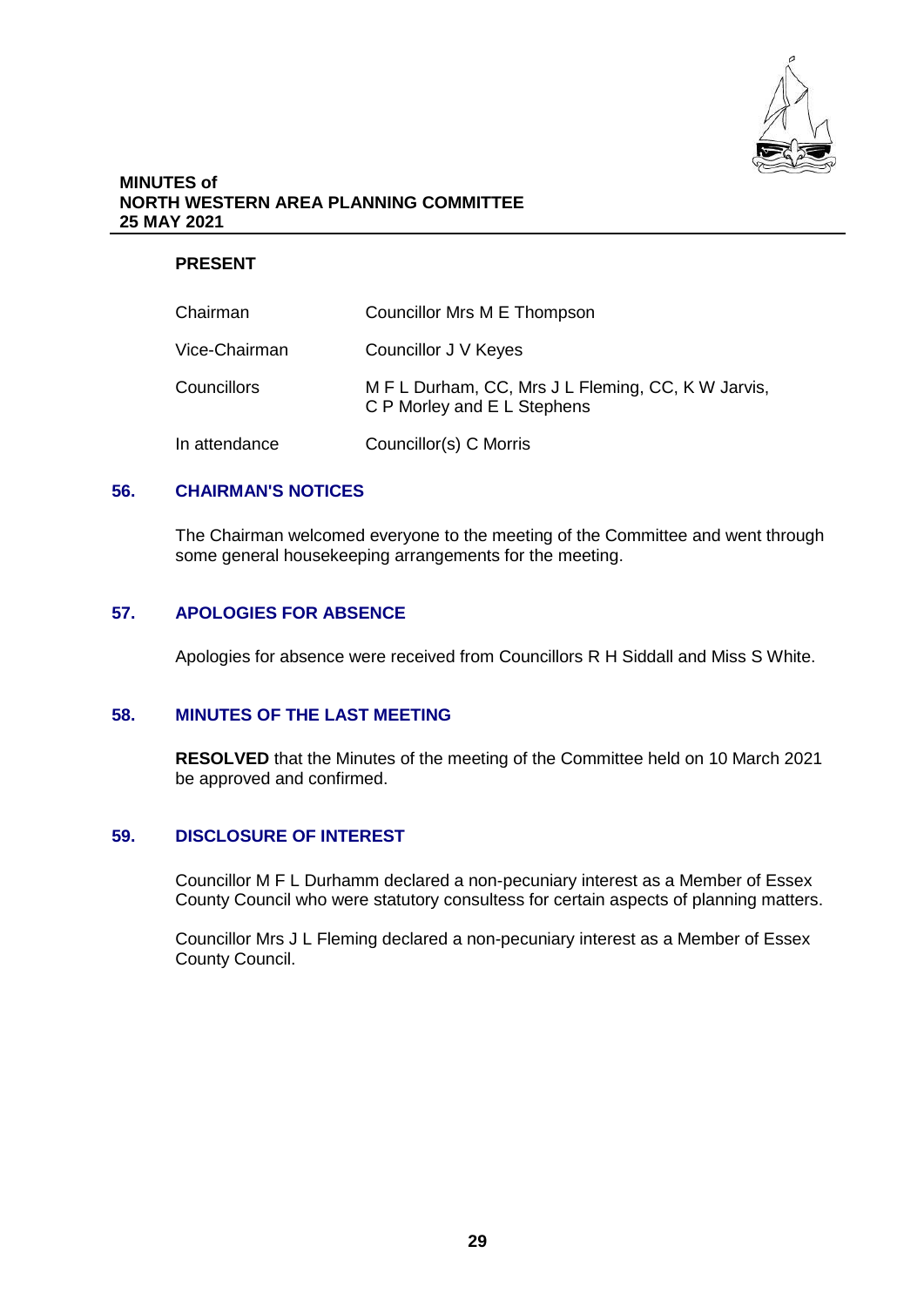#### **60. 20/01337/FUL - BARN AT OLD MILL HOUSE VINEYARD HAZELEIGH HALL LANE WOODHAM MORTIMER.**

| <b>Application Number</b>     | 20/01337/FUL                                                                                                                                       |
|-------------------------------|----------------------------------------------------------------------------------------------------------------------------------------------------|
| Location                      | Barn, Old Mill House Vineyard, Hazeleigh, Hall Lane,<br><b>Woodham Mortimer</b>                                                                    |
|                               | Convert agricultural barn into vineyard manager's                                                                                                  |
| <b>Proposal</b>               | dwellinghouse with associated internal and external alterations,<br>layout amenity area and plant native hedgerows and trees<br>(amended proposal) |
| <b>Applicant</b>              | Mr Richard Britton - The Old Mill House Vineyard Ltd                                                                                               |
| Agent                         | Mr Stewart Rowe - The Planning And Design Bureau Ltd                                                                                               |
| <b>Target Decision Date</b>   | 28 May 2021                                                                                                                                        |
| <b>Case Officer</b>           | Hannah Dungate                                                                                                                                     |
| <b>Parish</b>                 | <b>WOODHAM MORTIMER</b>                                                                                                                            |
|                               | Member Call-in by Councillor K W Jarvis citing Policies E7 and                                                                                     |
| <b>Reason for Referral to</b> | D1 for the following reason: "need to have farm                                                                                                    |
| the Committee / Council       | worker/Manager on site and re-use of otherwise redundant                                                                                           |
|                               | building"                                                                                                                                          |

Following the Officers' presentation the Agent, Mr Stewart Rowe, addressed the Committee.

In response to a question the Specialist: Development Manager advised that the application had been considered as an agricultural occupancy dwelling and explained in detail the evidence that had been submitted by the Applicant to identify the need for the proposed dwelling and Officers' evaluation of this taking into account the Council's policies. It was further clarified that, unless in exceptional circumstances, the Council's policies specified that permanent business accommodation should not granted for new businesses.

Further debate ensued during which Members' discussed a number of aspects of the application and further guidance was provided by the Lead Specialist Place.

The Chairman then proposed that the Officers' recommendation of refusal be agreed. This was duly seconded and upon a vote being taken was agreed.

**RESOLVED** that this application be **REFUSED** for the following reasons:

- 1. The proposed development would result in the creation of a dwelling outside of a defined settlement boundary, in an unsustainable location, remote from community services and essential support services/facilities and inaccessible by a range of means of transport. The proposed conversion of the existing agricultural building would have a detrimental impact on the character and appearance of the surrounding countryside. Inadequate evidence has been provided to demonstrate that an essential functional need exists for an essential workers dwelling, of this scale, at the site or that the business is viable. Therefore, it is considered that the harm identified is not outweighed by other material planning considerations. The proposal is therefore contrary to policies S1, S8, H7, T1 and T2 of the Maldon District Local Development Plan and the guidance contained within the National Planning Policy Framework.
- 2. In the absence of a completed legal agreement pursuant to Section 106 of the Town and Country Planning Act 1990, securing a necessary financial contribution towards Essex Coast Recreational disturbance Avoidance and Mitigation Strategy or an appropriate mitigation strategy to overcome the impacts of the development on the European designated nature conservation